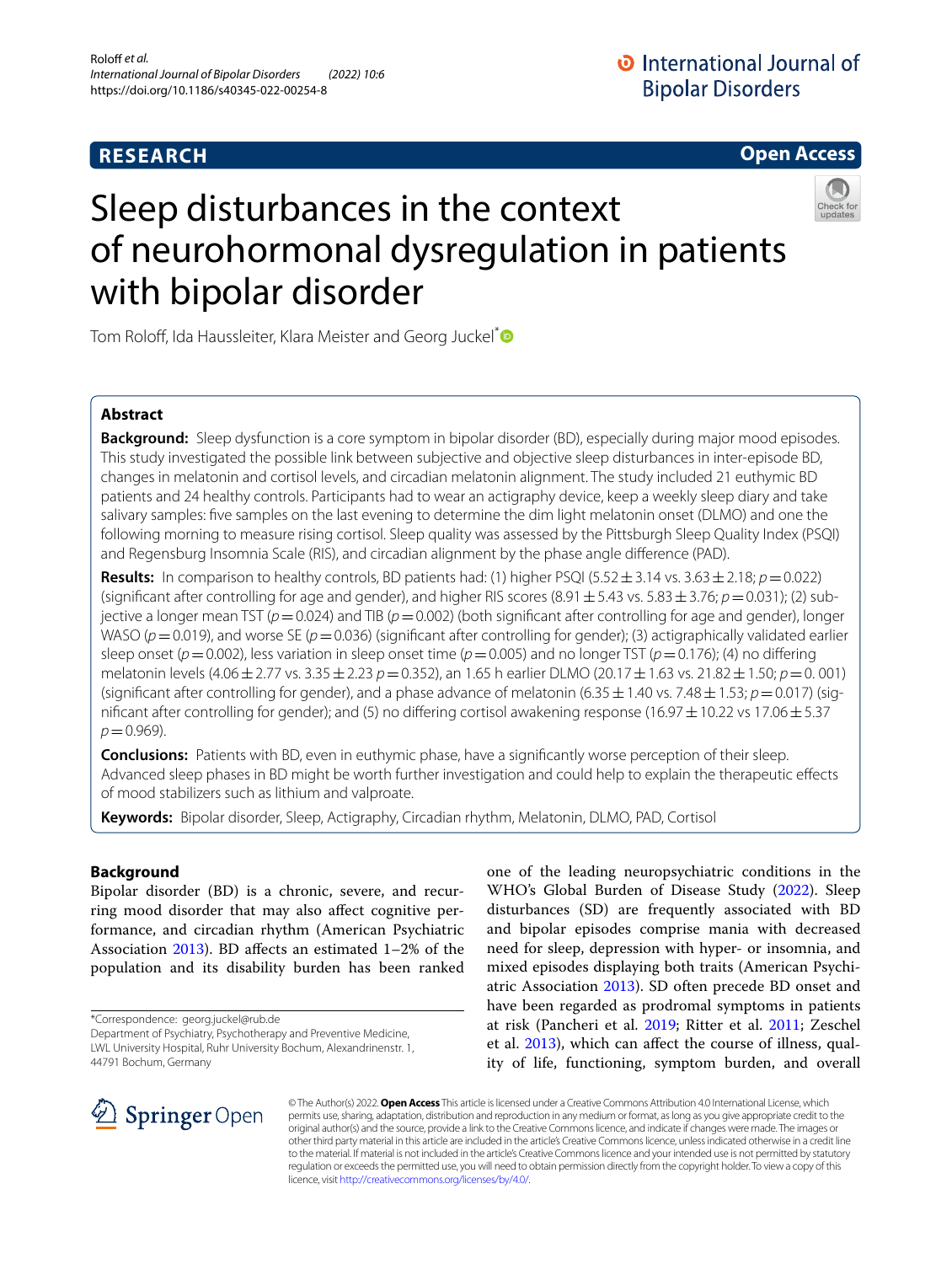treatment outcomes (Bradley et al. [2017;](#page-8-1) Harvey et al. [2015](#page-9-3); Jermann et al. [2021](#page-9-4)). SD are also likely precursors of new afective episodes (Sylvia et al. [2012](#page-10-1)). Sleep of BD patients is not only altered during major mood episodes, but also in euthymic (or remitted) phases (Sylvia et al. [2012;](#page-10-1) Steinan et al. [2016\)](#page-10-2) and substantially difering compared to healthy controls (Harvey et al. [2015](#page-9-3); Kanady et al. [2015;](#page-9-5) Tazawa et al. [2019](#page-10-3)). Meta-analyses have proven BD—even in euthymic stages—to be associated with subjectively worse sleep quality (Ng et al. [2015](#page-9-6)), longer total sleep time (TST), longer sleep onset latency (SOL), and longer waking time after sleep onset (WASO); furthermore, SOL and WASO were followed by worse sleep efficiency (SE) (Geoffroy et al. [2015](#page-9-7); Meyer et al. [2020](#page-9-8)). The mechanisms of the circadian rhythm are of great interest in BD, since this rhythm often seems unstable or disturbed (delayed or fragmented) (Bradley et al. [2017](#page-8-1); Jones et al. [2005\)](#page-9-9) and circadian rhythm dysfunction has been considered a trait marker of BD (Takaesu [2018](#page-10-4)). Melatonin as a neuroendocrine hormone infuences physiological and circadian processes such as sleep propensity; its synthesis is suppressed by light, particularly in the short-wavelength blue range (Brainard et al. [2001](#page-8-2)) and transmitted via neural pathways involving the suprachiasmatic nuclei and the autonomic nervous system innervating the pineal gland. The combination of altered environmental light conditions and aberrant melatonin signalling might infuence onset and course of BD (Etain et al. [2012](#page-8-3)). Peaks for both manic and depressive episodes appear to follow a seasonal pattern (Geofroy et al. [2014](#page-9-10)) and BD patients' hypersensitivity of melatonin suppression in response to nocturnal light led to the postulation of supersensitivity to light as a trait marker in BD I patients (Hallam et al. [2009](#page-9-11); Lewy et al. [1985](#page-9-12); Nurnberger et al. [2000](#page-9-13)). However, result could not always be replicated and studies on altered melatonin secretion in BD or populations at risk were heterogenous in design and results. Some indicate a phase advance in mania (Nováková et al. [2015](#page-9-14)), while other studies showed a phase delay in bipolar depression (Robillard et al. [2013](#page-9-15); Fang et al. [2021\)](#page-8-4) and in euthymia (Nurnberger et al. [2000](#page-9-13); Fang et al. [2021](#page-8-4)). The dim light melatonin onset (DLMO) is computed after a serial sampling of plasma or saliva melatonin concentration. It is defned as the time the melatonin concentration rises above a certain threshold and usually precedes the accustomed bed time for around 2–3 h and its use as a measurement of circadian phase is recommended by the Chronobiology Task Force of the International Society for Bipolar Disorders (ISBD) (Murray et al. [2020](#page-9-16)). The phase angle difference (PAD) is a measurement of circadian alignment of diferent biological rhythms such as melatonin and sleep (Lewy [2009](#page-9-17)). The circadian rhythm is also governed by cortisol, which is produced in the suprarenal cortex and regulated by the hypothalamic–pituitary–adrenal axis (Dickmeis [2009](#page-8-5)). BD patients had higher cortisol levels in the dexamethasone suppression test compared to healthy controls, cortisol level correlated positively with the number of previous episodes (Fries et al. [2014\)](#page-8-6) and BD patients with more afective episodes showed reduced cortisol reactivity to stress compared to a subset of patients with less episodes (Havermans et al. [2011](#page-9-18)). Thus, sleep should be considered as a treatment target throughout all stages of the bipolar illness. The altered internal timing has been targeted by medications used to treat BD (antidepressants, mood stabilizers) and the starting point of the developing of chronobiological therapies (Bellivier et al. [2015;](#page-8-7) Martynhak et al. [2015](#page-9-19)). Recently, the six most commonly used adjunctive chronotherapeutic interventions in the treatment of BD (bright light therapy, dark therapy, sleep deprivation, melatonergic agonists, cognitive behavioural therapy for insomnia, and interpersonal social rhythm therapy) have been systematically reviewed. Interventions have been shown to be mostly useful in acute mania or bipolar depression, and light therapy had the strongest evidence base in the acute

treatment of bipolar depression (Gottlieb et al. [2019](#page-9-20)). Evidence of changes in sleep and circadian alignment during aging such as a shortened TST, a prolonged WASO, worse SE, earlier sleep onset (Yoon et al. [2003](#page-10-5); Ohayon et al. [2004\)](#page-9-21) and an absolute and relative advance of DLMO and therefore a smaller PAD (Yoon et al. [2003](#page-10-5); Dufy et al. [2002](#page-8-8)) have been present for some time (Li et al. [2018](#page-9-22)).

The present cross-sectional study investigates parameters of sleep in a sample of euthymic patients with a diagnosis of bipolar disorder in comparison to healthy control subjects. Serial salivary melatonin sampling (to compute the DLMO), ratings measuring subjective sleep quality and actigraphy were employed as proposed by the ISBD Chronobiology Task Force (Murray et al. [2020\)](#page-9-16) and correlations with clinical and sociodemographic features were assessed.

# **Methods**

# **Participants**

52 individuals were recruited, 26 of whom had a diagnosis of bipolar disorder. Subsequently, seven participants had to be excluded because of missing actigraphy data. 45 participants remained (20 males, 36.24 years old), 21 of them sufering from BD. All patients were in clinical remission and underwent out-patient treatment in the LWL-University Hospital Bochum. The control subjects were recruited among students and employees of the Ruhr-University. Structured Clinical Interviews for DSM-V (American Psychiatric Association [2013](#page-8-0))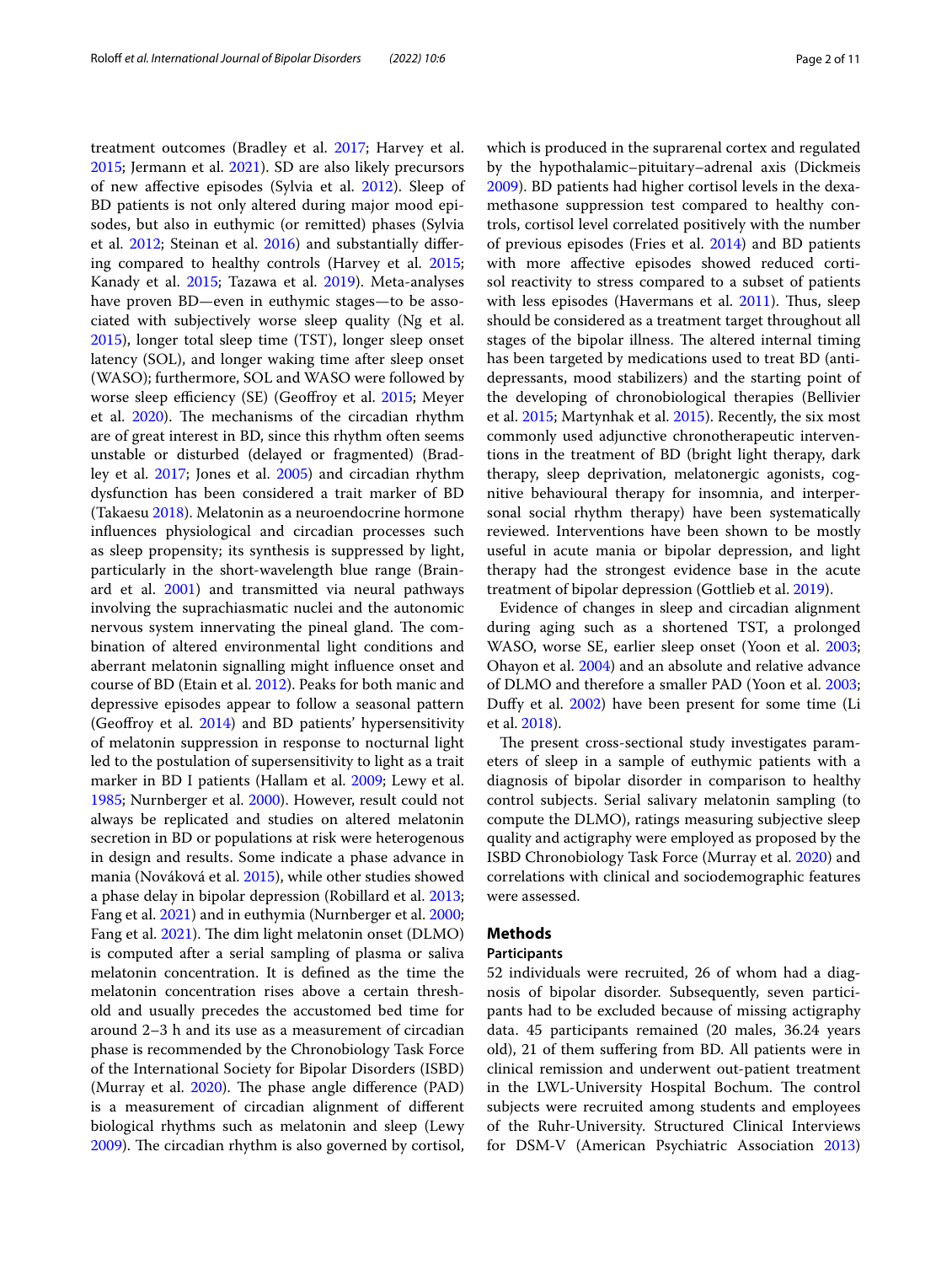confrmed the clinical diagnoses of BD in the patient group and the absence of bipolar symptoms in the control group. The current absence of major manic or depressive symptoms was confrmed by the Hamilton Depression Scale with a score of 17 or higher indicating depression (Hamilton [1960\)](#page-9-23) and the Young Mania Rating Scale with a score of 12 or higher indicating (hypo-) mania (Young et al. [1978](#page-10-6)) Exclusion criteria comprised acute suicidality, severe (comorbid) psychiatric disorders, incapacity to complete the self-administered questionnaires, and retracted or denied informed consent. Written informed consent was obtained from all participants and the study was approved by the Ethical Committee of the Department of Medicine at the Ruhr- University Bochum (No. 17–6083).

#### **Instruments**

# *Actigraphy*

Actigraphy is a valid type of TST, WASO and SE measurement, particularly in outpatients (Martin and Hakim [2011](#page-9-24)) and has shown comparable results to polysomnography and sleep diaries in BD (Kaplan et al. [2012](#page-9-25)). The ISBD Chronobiology Task Force recommends the use of Actigraphy as a measurement sleep in BD (Mur-ray et al. [2020\)](#page-9-16). Participants wore a triaxial accelerometer (GENEactiv, Activinsights Ltd., Kimbolton UK) on their non-dominant wrist for seven days. Devices were set to a recording frequency of at least 60 Hz. Raw data were extracted with GENEactiv PC software, processed and analyzed with the GGIR version 1.10-7 for R version 3.6.1 (Hees et al. [2015](#page-10-7); Migueles et al. [2019\)](#page-9-26). Raw accelerometric data were analyzed by using a heuristic method processing the collected data in bouts of activity and inactivity depending on the level of movement and change of angle of the wrist at which the device is worn. As sleep is characterized generally by the absence of greater body movements, the software counted bouts of inactivity as "sleep" at all times the participant indicated being in bed. The following values were analyzed: sleep onset, sleep ofset, TST, time spent in bed (TIB), sleep efficiency (SE: TST/TIB) and WASO.

# *Pittsburgh sleep quality index (PSQI)*

The PSQI is a 19-items-scale to assess subjective sleep quality within a 4-week time frame (Buysse et al. [1989\)](#page-8-9). A total PSQI score (range 0–21) as well as seven subscores (range 0–3) were calculated, with a higher score indicating worse subjective sleep quality. There is 93.4% sensitivity and 100% specificity, with a cut-off PSQI score of  $>6$ distinguishing between good and bad sleepers (Backhaus et al. [2002](#page-8-10) Sep). The internal consistency varies between  $\alpha$  = 0.83 and 0.85 for the English and German version respectively (Buysse et al. [1989](#page-8-9); Backhaus et al. [2002\)](#page-8-10).

# *Regensburg insomnia scale (RIS)*

The RIS is a 10-items-scale to assess cognitive and emotional sleep aspects, as well as insomnia symptoms within a 4-week time frame. A total score (range  $0-40$ ) > 13 indicates distinct and  $\geq$  24 striking psychophysiological insomnia symptoms. The internal consistency is  $\alpha$  = 0.89 (Crönlein et al. [2013\)](#page-8-11).

# *Sleep diary*

This diagnostic sleep diary consists of questions regarding bedtime in the evening, SOL, frequency and duration of waking phases, time of awakening and rising time. Furthermore, patients' self-rate their relaxation, capacity and exhaustion in the evening, recovery function of sleep, mood in the morning, alcohol consumption, and the frequency and duration of day sleep (Hofmann et al. [1997](#page-8-12)).

# *Melatonin and cortisol*

Participants were instructed to take five salivary samples on the last night and a sixth sample the subsequent morning. The evening samples were used to calculate the DLMO and had to be taken four hours before the median sleep onset time in dim light (i.e., no bright light, no direct light to the face). The sixth sample was taken 30–60 min after awakening (Cortisol awakening response). Participants stored the samples in their fridge; samples were centrifuged at 1250*g* and refrigerated at −20 °C immediately after return. Melatonin was measured in the fve evening saliva samples using a competitive enzyme-linked immunosorbent assay (ELISA) with a lower detection level of 1 pg/ml. Inter- and intra-assay coefficients of variation were  $7.6-13.0\%$  and  $6.1-10.8\%$ , respectively. Morning cortisol levels were measured in morning salivary samples using an electrochemiluminescence immunoassay (ECLIA) with a lower detection level of  $0.054 \mu g/dl$  and inter- and intra-assay coefficients of variation of 2.5–14.8% and 1.7–9.3%, respectively.

To measure the circadian phase of melatonin we used the DLMO, which is defned as the time at which the melatonin level began to rise above a certain threshold while kept under dim light conditions. The melatonin level had to either exceed 3 pg/ml. If this threshold was not reached, we did conduct a visual inspection of the concerning sample curve and did determine a DLMO if a clear rise of concentration was visible. Salivary melatonin sampling and estimation of DLMO have been recognized as a valid measurement of DLMO in BD by the Chronobiology Task Force of ISBD (Murray et al. [2020](#page-9-16)). The first rise above that threshold was taken as DLMO time. If the melatonin level in the frst sample was already above 3 pg/ml, we assumed the time of our frst sample to be the DLMO. To assess the circadian alignment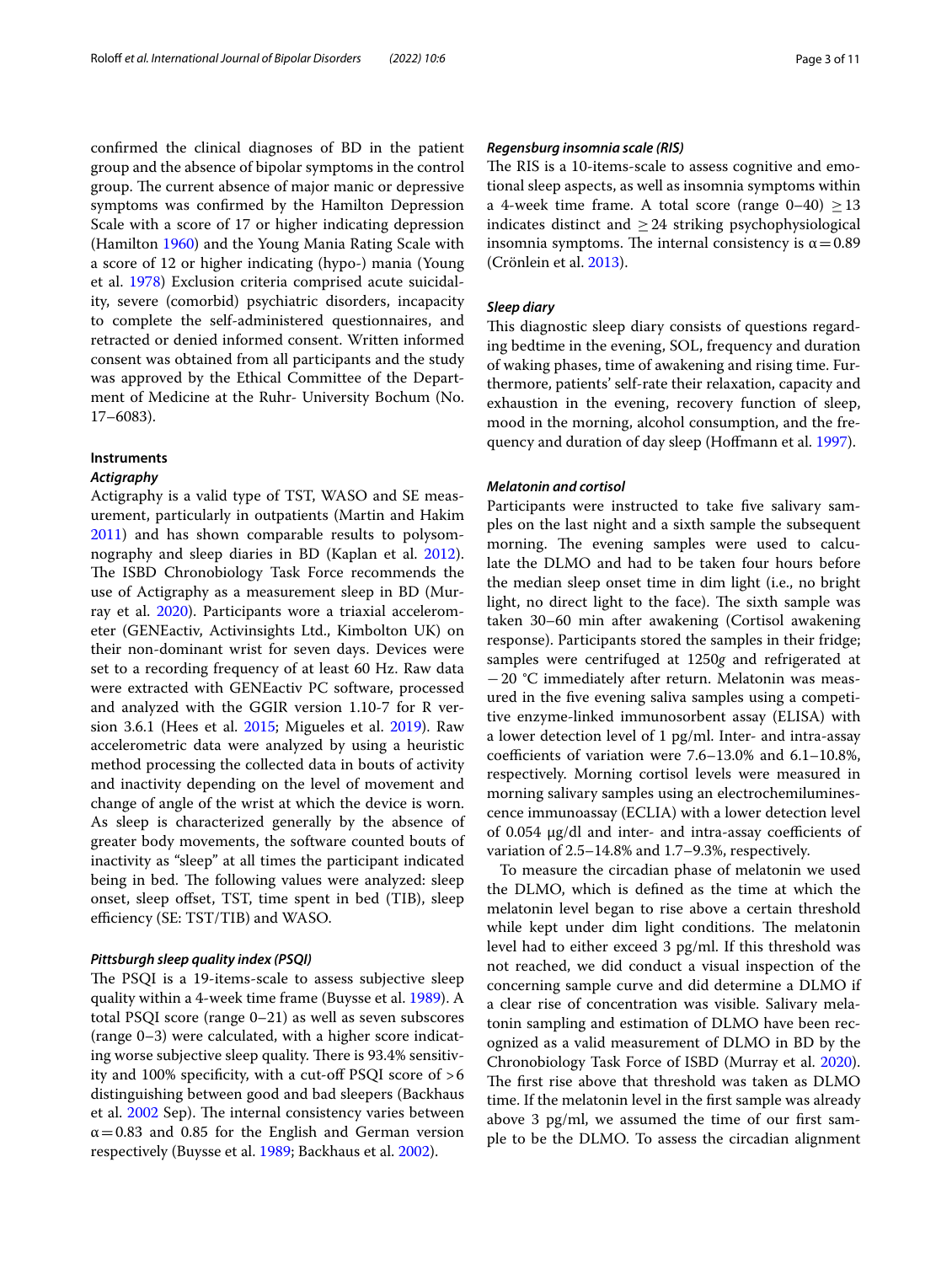of individuals we computed the phase angle diference (PAD), which is the diference between mid-sleep and the DLMO (Lewy [2009\)](#page-9-17). Since their melatonin samples could not be processed (lack of sample material or no detected rise in melatonin levels, see below),  $n=3$  participants (2) healthy controls, 1 BD patient) were excluded from further analysis of PAD and DLMO, leaving a cohort size of 22 healthy controls vs. 20 BD patients. Three different individuals did not manage to deliver sufficient cortisol samples and therefore those participants (1 healthy control, 2 BD patients) were excluded from any further cortisol analysis.

# **Statistical analysis**

Statistical analyses were performed with SPSS® 26.0 for Windows software (IBM). To analyse the study cohort, descriptive statistical methods were used. Quantitative data are presented as mean and standard deviation. For comparison of categorical and continuous variables, chi square tests, unpaired t-tests, and Mann–Whitney U test were used where appropriate. A p-value of less than 0.05 was interpreted as signifcant. Univariate analysis of covariance (ANCOVA) was conducted for age and gender, given the signifcant group diferences to control for the infuence of age and gender. For all analyses,  $p < 0.05$  was required for significance.

# **Results**

# **Study population**

BD (14 males,  $45 \pm 12.60$  years) and control group (6 males,  $28.58 \pm 9.58$  vears) differed significantly in age  $(p<0.001)$  $(p<0.001)$  $(p<0.001)$  and gender  $(p=0.005)$  (Table 1). Patients with had a significantly higher BMI  $(p=0.001)$  and had more close relatives with SD (38.1% vs. 16.7%) compared to healthy controls. All healthy controls, but only 38.1% of the BD group were employed at time of inclusion, none of them working shifts. The mean age of onset of the frst mood symptoms was  $24.10 \pm 9.75$  years, but mean age of first diagnosis was  $33.66 \pm 11.03$  years in BD patients. 95.2% of the BD patients had experienced inpatient care before  $(5.14 \pm 3.72 \text{ times})$ . Almost all patients (95.2%) received psychotropic pharmacotherapy; every other (53.4%) reported a history of suicidal behaviour; and every third (33.3%) had attempted suicide before. Their average HAMD-17 score was 4.38 and the average YMRS score was 1.9, thus excluding a current major episode.

<span id="page-3-0"></span>**Table 1** Sociodemographic, clinical and psychopathological characteristics of the two groups investigated

|                                | Healthy controls $(N = 24)$             | Bipolar disorder ( $N = 21$ )                  | p values |
|--------------------------------|-----------------------------------------|------------------------------------------------|----------|
| Female gender (n, %)           | 18(75)                                  | 7(33.34)                                       | 0.005    |
| Age (years; mean $\pm$ SD)     | $28.58$ (SD = 9.58)                     | $45(SD = 12.59)$                               | < 0.001  |
| Height (cm; mean $\pm$ SD)     | $170.83$ (SD = 7.01)                    | $170.67$ (SD = 10.37)                          | 0.94     |
| Weight (kg; mean $\pm$ SD)     | $68.58(SD = 14.60)$                     | $84.52(SD = 19.83)$                            | 0.003    |
| Occupation                     | 24 employed (0% unemployment)           | 8 employed, 13 unemployed (61.9% unemployment) |          |
| Pre-existing endocrine disease | $8.3\% (n=2)$                           | $47.6\% (n=10)$                                |          |
|                                | Hypothyroidism $(n = 2; 8.3%)$          | Hypothyroidism $(n = 9; 42.9%)$                |          |
|                                |                                         | Diabetes mellitus (type 2) ( $n = 3$ ; 14.3%)  |          |
| RLS symptoms                   | $8.3\% (n=2)$                           | $9.5\% (n=2)$                                  |          |
| Regularly taken medication     | $54.2\% (n=13)$                         | $95.2\% (n = 20)$                              |          |
|                                | Oral contraceptives ( $n = 11$ ; 45.8%) | Mood stabilizers ( $n = 20$ ; 95.2%)           |          |
|                                | Antihistamines ( $n = 3$ ; 12.5%)       | Antidepressants ( $n = 7$ ; 33.3%)             |          |
|                                | L-Thyroxine ( $n = 2$ ; 8.3%)           | Sedative drugs ( $n = 7$ ; 33.3%)              |          |
|                                | Isotretinoin ( $n = 1$ ; 4.2%)          | L-thyroxine ( $n = 9$ ; 42.3%)                 |          |
|                                | Triptan $(n = 1; 4.2\%)$                | Antihypertensive drugs ( $n = 7$ ; 33.3%)      |          |
|                                | NSAID $(n = 1; 4.2\%)$                  | Proton pump inhibitors (PPI) $(n=4; 19%)$      |          |
|                                | $B$ -Blocker ( $n = 1$ ; 4.2%)          | Antidiabetics ( $n = 3$ ; 14.3%)               |          |
|                                |                                         | Aspirin $(n = 1; 4.8\%)$                       |          |
| HAMD-17 average score          | 3.00                                    | 4.38                                           | 0.036    |
| YMRS average score             | 2.00                                    | 1.90                                           | 0.847    |
| PSQI average score             | 3.63                                    | 5.52                                           | 0.022    |
| RIS average score              | 5.83                                    | 8.90                                           | 0.031    |

NSAID, non-steroidal anti-infammatory drug; RLS, restless legs syndrome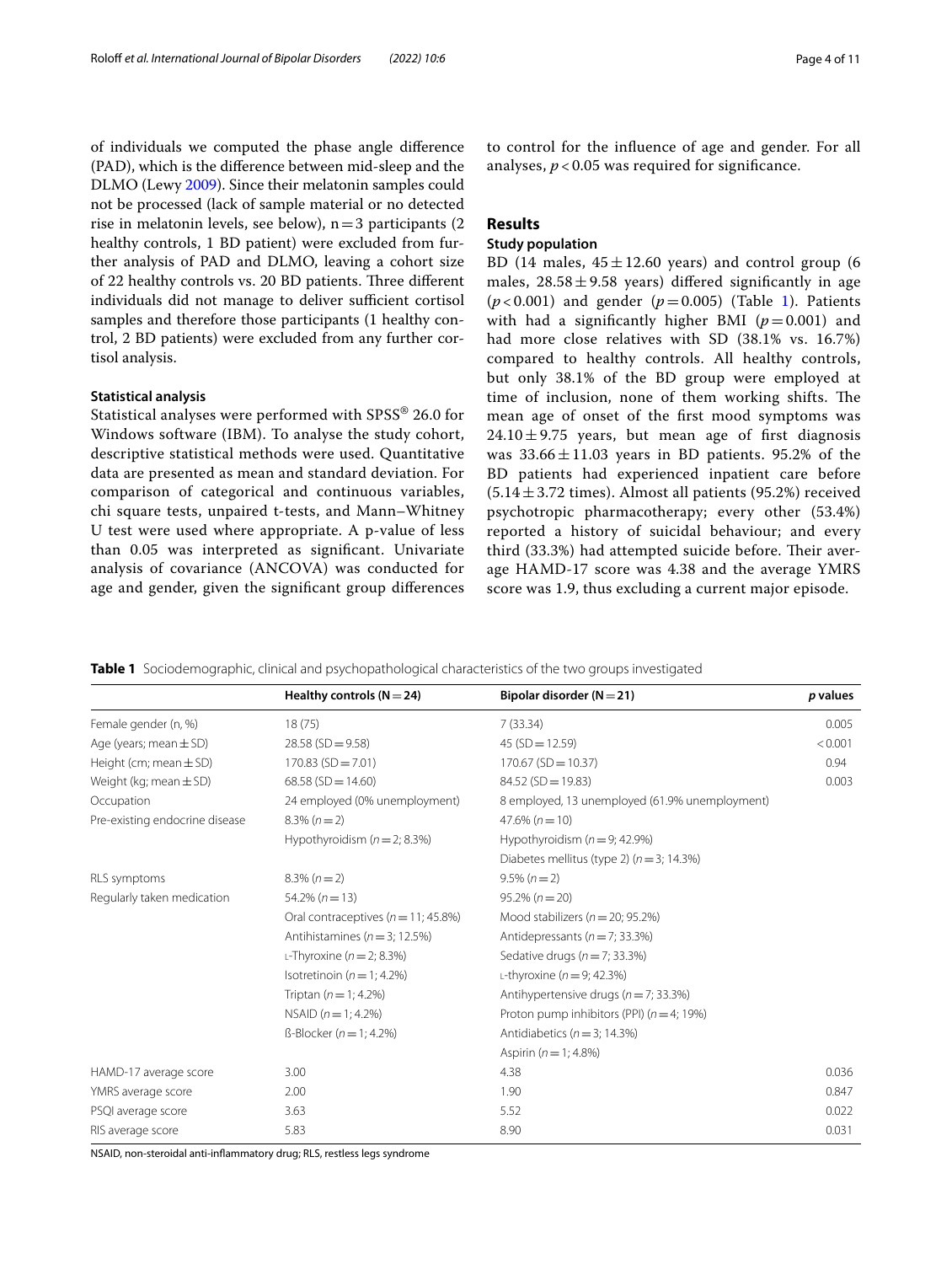# **Subjective sleep reception (PSQI, RSI and sleep diary)**

BD group and healthy controls difered signifcantly in the PSQI  $(5.52 \pm 3.14 \text{ vs. } 3.63 \pm 2.18; p = 0.022)$  and in the RIS  $(8.91 \pm 5.43 \text{ vs. } 5.83 \pm 3.76; p = 0.031)$ . Despite these diferences, none of the groups reached a mean score high enough to indicate overall bad sleep. On an individual level, six BD patients and two healthy controls reached the PSQI cut- for bad sleep and fve BD patients as well as one healthy control reported distinct psychophysiological symptoms of insomnia according to RIS. According to the sleep diaries, patients had a longer subjective TST ( $p = 0.024$ ), and TIB ( $p = 0.002$ ),

# **Actigraphy**

As in Table [2](#page-4-0) presented, BD group showed in comparison to healthy controls a longer WASO (72.90 $\pm$ 35.86 vs 51.56  $\pm$  16.77; *p* = 0.019) had a worse SE (84.45%  $\pm$  6.75%) vs. 88.01%±3.30%; *p*=0.036), fell asleep earlier

<span id="page-4-0"></span>**Table 2** Group diferences for the main outcome variables

 $(23.37 \pm 1.16 \text{ vs. } 24.35 \pm 0.79; p = 0.002)$  and sleep onset time varied less  $(0.95 \pm 0.59 \text{ vs. } 1.47 \pm 0.59; \ p = 0.005)$ , which could indicate a more stable sleep schedule. There were no signifcant diferences for actigraphically validated TST.

## **Melatonin and cortisol**

There was no significant difference in average melatonin levels between BD patients and healthy controls  $(4.06 \pm 2.77 \text{ vs. } 3.35 \pm 2.23 \text{ p} = 0.352)$ . The DLMO was on average 1.65 h earlier in BD patients in comparison to healthy controls  $(20.17 \pm 1.63 \text{ vs. } 21.82 \pm 1.50; p = 0.001)$ . When computing the PAD to quantify possible circadian misalignment, we found a signifcant phase advance of melatonin in BD patients compared to healthy controls  $(6.35 \pm 1.40 \text{ vs. } 7.48 \pm 1.53; \ p = 0.017)$ . Two examples of melatonin curves are displayed in Fig. [1.](#page-4-1)

|                          | <b>Healthy controls</b>    | <b>Bipolar disorder</b>         | t-test      |
|--------------------------|----------------------------|---------------------------------|-------------|
| TST (sleep diary)        | $437.51$ (SD = 52.52)      | $478.28$ (SD = 64.64)           | $p = 0.024$ |
| TIB (sleep diary)        | $486.26$ (SD = 58.75)      | $550.89$ (SD = 73.83)           | $p = 0.002$ |
| TST (actigraphy)         | $402.63$ (SD = 47.37)      | $428.05$ (SD = 71.59)           | $p = 0.176$ |
| WASO (actigraphy)        | $51.56$ (SD = 16.77)       | $72.90$ (SD = 35.86)            | $p = 0.019$ |
| SE (actigraphy)          | $88.01\%$ (SD = 3.30%)     | $84.45\%$ (SD = 6.75%)          | $p = 0.036$ |
| Sleep onset (actigraphy) | $24.35(SD = 0.79)$         | $23.37(SD = 1.16)$              | $p = 0.002$ |
| Average melatonin        | $3.35$ (SD = 2.23)         | $4.06$ (SD = 2.77)              | $p = 0.352$ |
| Cortisol                 | $17.06$ (SD = 5.37)        | $16.97(SD = 10.22)$<br>$n = 18$ | $p = 0.969$ |
| <b>DLMO</b>              | $21.82$ (SD = 1.50) n = 22 | $20.17(SD = 1.63)$<br>$n = 20$  | $p = 0.001$ |
| Phase angle difference   | 6.35 (SD = 1.40) $n = 22$  | $7.48$ (SD = 1.53)<br>$n = 20$  | $p = 0.017$ |

<span id="page-4-1"></span>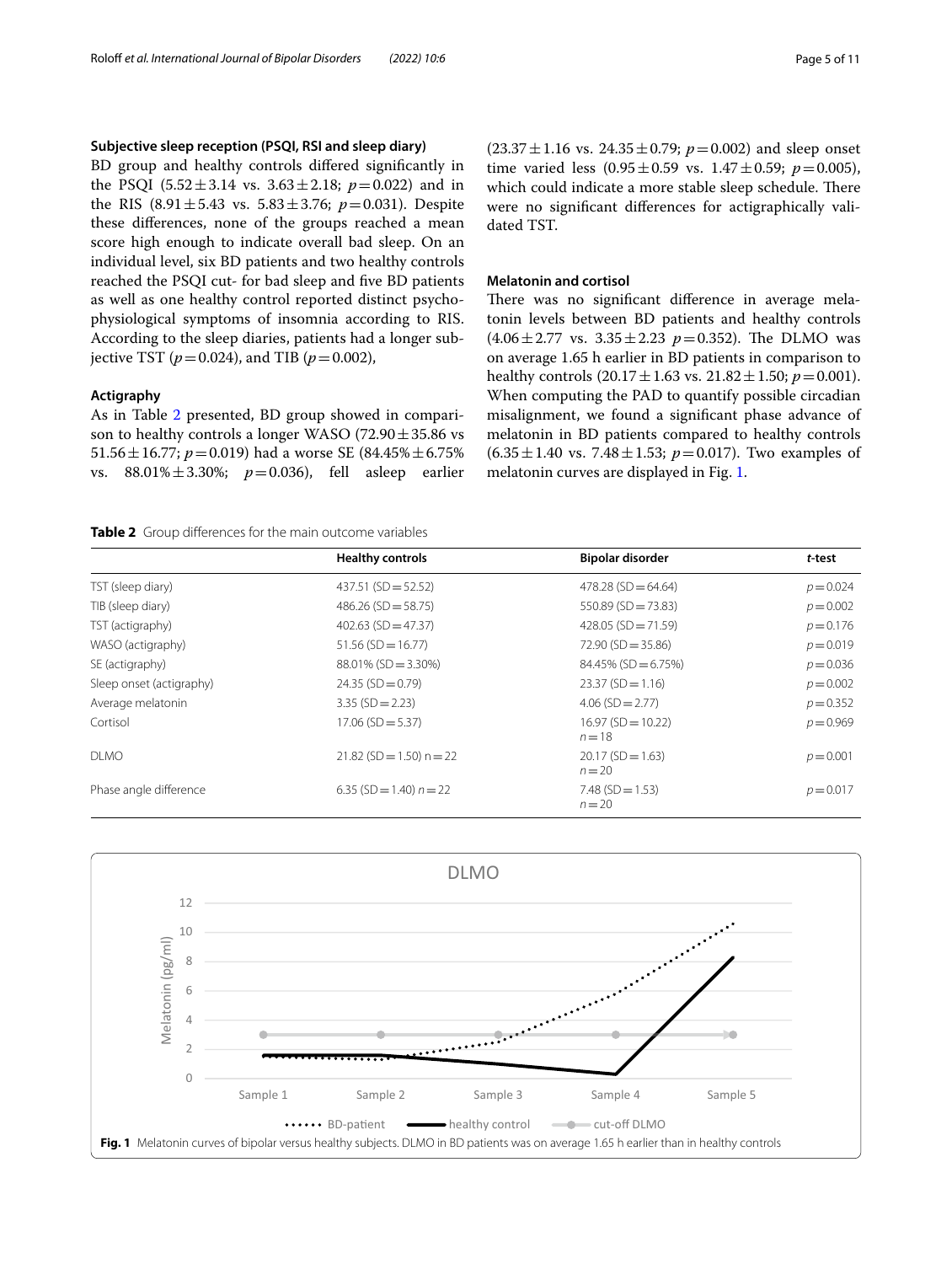There was no significant difference between the mean cortisol levels 30 min after rising time in both groups. The average sampling time was at 8:08 am  $(SD=1:24)$ for controls and at 8:17 am  $(SD=2:05)$  for BD. Three individuals were excluded from analysis: two had strikingly low cortisol levels that was attributed to sampling error and one failed to deliver enough saliva. All of them were part of the BD-group.

#### **Correlation of main outcome variables**

A larger PAD was highly correlated with longer WASO, a worse SE and a longer duration of illness (WASO: r=0.676, p=0.001; SE: r=−0.554, p=0.011; duration of illness:  $r = 0.458$ ,  $p = 0.042$ ). Concurrently we found a correlation between an earlier DLMO and a higher WASO as well as a longer duration of illness (WASO:  $r = -0.467$ ,  $p = 0.038$ ; duration of illness:  $r = -0.583$ ,  $p = 0.007$ ). Longer time passed since the last episode experienced was highly correlated to higher cortisol levels  $(r=0.796; p=0.000077)$  and lower TST  $(r=-0.438; p=0.047)$ . Longer time since the last manic episode was associated with a worse SE and a lower TST both in actigraphy and sleep diary (SE: r=−0.516, p=0.02; TST (actigraphy): r=−0.559, p=0.01; TST (sleep diary): r=−0.486, p=0.03). We found age at frst diagnosis to be negatively correlated with SE ( $r = -0.453$ ;  $p = 0.039$ ). We also found a correlation of between a higher score in HAMD-17 and a higher score in PSQI as well as in RIS (PSQI:  $r = 0.514$ ,  $p=0.017$ ; RIS:  $r=0.615$ ,  $p=0.003$ ). There were no correlations between any sleep outcome variable and YMRS scores, age at frst phase and number of depressive episodes.

#### **Infuence of age and gender**

Group differences in PSQI ( $F=4.85$ ;  $p=0.03$ ), subjective TST  $(F=4.36, p=0.043)$  and subjective TIB  $(F=6.12, p=0.018)$  remained significant after controlling for age and gender, while group diferences in RIS  $(F=2.83; p=0.1)$ , actigraphically measured sleep onset (F: 3.971; p=0.053), SD of said sleep onset (F: 1.218,  $p=0.276$ ), WASO and SE (WASO:  $F=1.252$ ,  $p=0.27$ ; SE:  $F = 0.529$ ,  $p = 0.471$ ), DLMO ( $F = 2.11$ ;  $p = 0.155$ ) and PAD (F=1.460;  $p=0.234$ ) did not. DLMO, PAD and actigraphically measured WASO and SE remained signifcant, when we only controlled for the covariate gender, while there developed a trend towards a longer TST in our BD group when we controlled for the covariate age (F: 3.261;  $p=0.072$ ). This trend was further strengthened by also controlling for gender (F: 3.999;  $p = 0.052$ ).

# **Discussion**

In comparison to healthy controls, BD patients had: (1) higher PSQI (signifcant after controlling for age and gender), and higher RIS scores; (2) subjective a longer mean TST and TIB (both signifcant after controlling for age and gender), longer WASO, and worse SE (signifcant after controlling for gender); (3) actigraphically validated earlier sleep onset, less variation in sleep onset time, and no longer TST; (4) no difering melatonin levels, an 1.65 h earlier DLMO, and a phase advance of melatonin (both signifcant after controlling for gender); and (5) no difering cortisol awakening response.

Individuals sufering from BD had signifcantly higher PSQI and RIS score. Those findings of subjectively worse sleep are also a common feature of interepisode BD (Ng et al.  $2015$ ). There were more patients than healthy controls, who had a PSQI- or RIS-score, which was high enough to indicate symptoms of low sleep quality (PSQI) or insomnia (RIS). Although this diference remained a statistical trend, it further strengthens our fndings of worse subjective sleep quality in BD, which are in harmony with several previous reports worse subjective sleep quality as a feature of interepisode BD (Cour Karottki et al. [2020](#page-9-27)).

This study confirms that euthymic BD patients have a prolonged total sleep time—at least in their self-rating. Actigraphy did not confrm those impressions. Although Ng et al. reported diferent results in their meta-analysis there are several meta-analysis which report longer TST in actigraphy studies (Tazawa et al. [2019](#page-10-3); Ng et al. [2015](#page-9-6); Meyer et al. [2020\)](#page-9-8). There is some evidence for a disturbed perception of sleep and therefore an overestimation of TST in BD, which our results would confrm as well (Krishnamurthy et al. [2018](#page-9-28)). Nonetheless this study was conducted in symptomatic BD patients and several studies reported either no diferences in subjective and objective TST estimation (Fujita et al. [2021\)](#page-9-29), an overestimation of subjective TST compared to objectively measured TST, which did not difer between BD and healthy participants (Ihler et al. [2020\)](#page-9-30) or an underestimation of TST in BD compared to healthy controls (Ritter et al. [2016\)](#page-9-31).

However our results of a longer subjective TIB are consistant with a meta-analysis of actigraphic studies (Meyer et al. [2020](#page-9-8)).

This study confirms that euthymic BD patients have more WASO and a worse objective sleep quality measured in SE. These results match previous actigraphic fndings of longer WASO and a subsequently worse SE in euthymic BD (Meyer et al. [2020](#page-9-8); Tazawa et al. [2019](#page-10-3)). However, when analysing our actigraphic data we did not fnd any signifcant diference in TST between both groups, which stands in contrast to several meta-analysis of actigraphically derived data in BD (Tazawa et al. [2019](#page-10-3);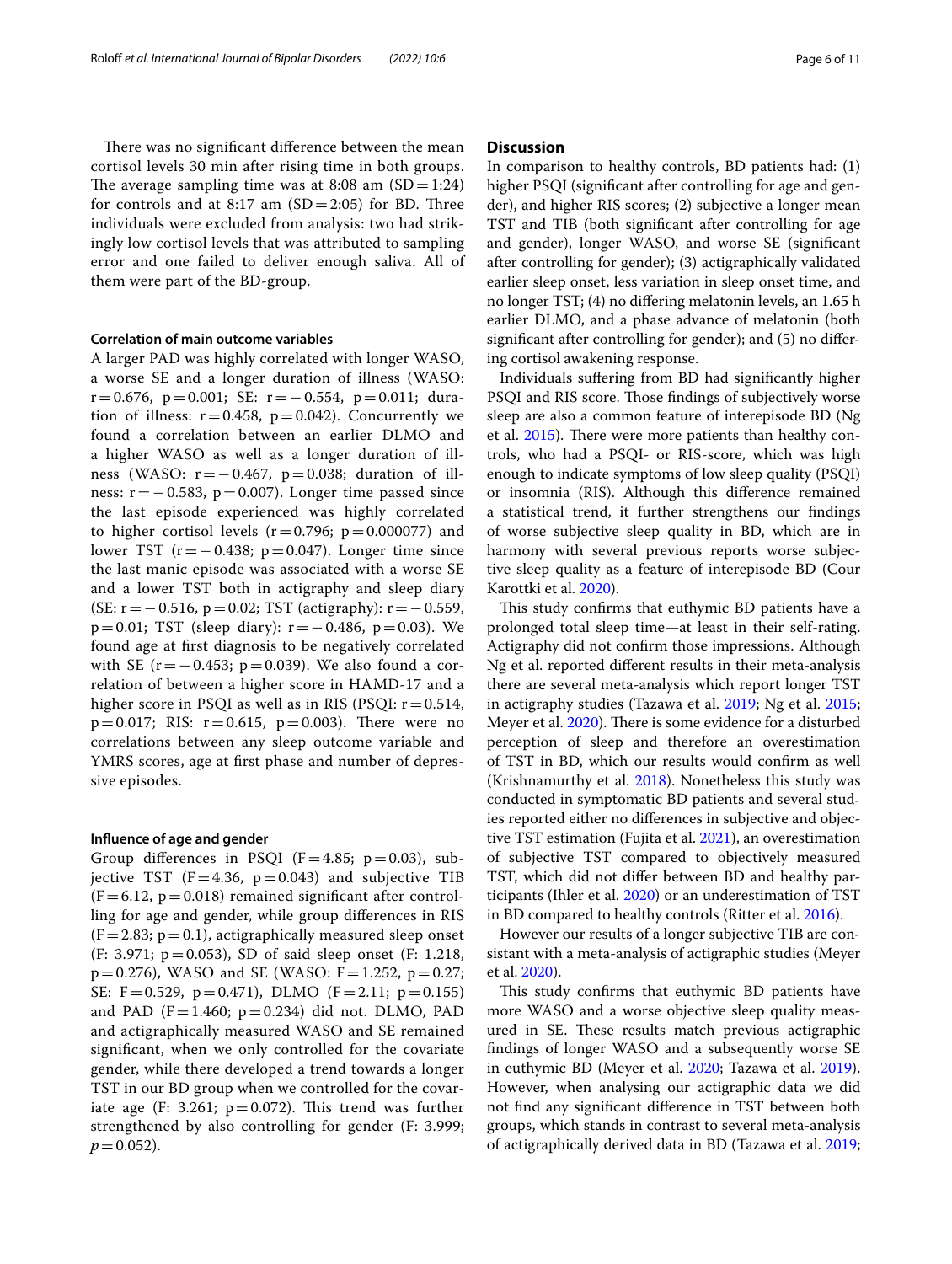Geofroy et al. [2015;](#page-9-7) Meyer et al. [2020;](#page-9-8) Crescenzo et al. [2017](#page-8-13)). Our fndings of an earlier sleep onset and a smaller SD in sleep onset in our BD group contradict previous studies of chronotype and circadian rhythm in BD, which showed a later chronotype to be associated with BD diagnosis (Ahn et al. [2008](#page-8-14); Wood et al. [2009](#page-10-8)) Although those changes might be associated with more mood symptoms and therefore a potential worse clinical outcome (Krane-Gartiser et al. [2016](#page-9-32); Vidafar et al. [2021\)](#page-10-9), they were not as consistently shown in inter-episode states of BD, since Krane-Gartiser et al. ([2016](#page-9-32)) found delayed sleep phase syndrome in only about 25% of all patients and Vidafar in not more than 50% with the remaining patients having either a normal or early chronotype. Also there are methodological diferences between those studies and our study in assessment of chronotype.

In our study, no signifcant diference in average melatonin concentration was found, which contradicts the fndings of a previous study that found lower melatonin secretion to be a possible trait marker for BD (Ken-nedy et al. [1996\)](#page-9-33). This contradiction might be explained through our shorter sampling window, which did not include any samples after each individual's median bedtime.

The detection of an earlier DLMO and a greater phase angel diference is new and somewhat contrary to previous fndings. Early approaches from Kripke et al. ([1978](#page-9-34)) to study circadian rhythms in BD also found phase advances in several circadian rhythms. Overall, recent results in this feld of study are mixed due to diferent study designs and focus; our study might be the frst to focus on euthymic BD patients and to use DLMO and PAD to determine circadian alignment. Other studies using some kind of melatonin measurement found: (a) a phase delay in patients with bipolar depression (Robillard et al. [2013;](#page-9-15) Fang et al. [2021](#page-8-4)); (b) a signifcantly later peak in melatonin concentration in euthymic patients suffering from BD subtype I (Nurnberger et al. [2000\)](#page-9-13); (c) a possible phase advance in manic individuals with BD, with signifcantly higher afternoon levels compared to individuals with bipolar depression or healthy controls (Nováková et al. [2015](#page-9-14)); and (d) no diference in phase between euthymic bipolar patients and healthy controls (Fang et al. [2021](#page-8-4)). Contradictions of our results to those of Nováková et al. [\(2015](#page-9-14)), Fang et al. [\(2021\)](#page-8-4) and Robillard et al. ([2013](#page-9-15)) might be explained by mood state, since we only included euthymic BD patients and—in the case of Fang et al. [\(2021\)](#page-8-4)—recruited a larger euthymic BD group. With regard to Nurnberger et al. [\(2000](#page-9-13)), we did not diferentiate between subtypes of BD because of our small sample size, and our sample of BD patients only included one individual who did not receive any psychotropic medication. Furthermore, we examined PAD and DLMO instead of peak time of melatonin. Hoyos et al. ([2020\)](#page-9-35) found similar alterations of DLMO and PAD in a subset of elderly patients with major depressive disorder (MDD). These similarities are surprising, thus melatonin secretion and its features, such as hypersensibility to suppression by light, have been discussed to be a trait marker of BD or for distinguishing BD from MDD (Lewy et al. [1985](#page-9-12); Nurnberger et al. [2000;](#page-9-13) Lewy et al. [1981](#page-9-36); Nathan et al. [1999](#page-9-37)), although several studies showed that melatonin secretion in BD and MDD could not be diferentiated by their reaction to light (Lam et al. [1990](#page-9-38); Whalley et al. [1991](#page-10-10)). An earlier DLMO and a subsequently larger PAD as a feature of BD could help to further understand the therapeutic efects of mood stabilizers, as lithium has been shown to delay several circadian rhythms, such as REM sleep and the acrophase of core body temperature (Campbell et al. [1989\)](#page-8-15). Although there are studies suggesting that neither lithium nor sodium valproate (common mood stabilizers in the treatment of BD) directly delayed DLMO, both did show a signifcant reduction in the hypersensitivity of melatonin secretion to light (Hallam et al. [2005a](#page-9-39), [b\)](#page-9-40).

We found no signifcant diferences between awakening cortisol levels of BD patients and healthy controls. This result conflicts with findings of prior research in this feld, which found higher levels of morning cortisol in BD patients (Girshkin et al. [2014;](#page-9-41) Belvederi Murri et al. [2016](#page-8-16)). Explanations for diferences between our results and those of prior research might include a smaller sample size and the inclusion of only euthymic bipolar patients, as well as the fact that we did not specify a certain sampling time, allowing for a greater variance in the sampling times.

When looking only at our BD sample we found that age at frst diagnosis was negatively correlated with SE, which could indicate an earlier diagnosis and thus treatment of BD would help to improve the future sleep functioning of patients. This relationship between early diagnosis and a better sleep outcome further underlines the importance of early recognition of symptoms and treatment of BD. We found signifcant correlations between a larger PAD and a worse SE, longer WASO and longer duration of illness. These results do indicate a link between a worse sleep outcome in BD and a circadian misalignment of melatonin and sleep-wake rhythm. The association between a larger PAD and a longer duration of illness might indicate that the misalignment of circadian rhythms progresses throughout the course of BD. The simultaneously found correlations between an earlier DLMO and a longer WASO and longer duration of illness are on the one hand logical consequence of our methods since we used DLMO to calculate PAD but on the other hand strengthen the implications of our results.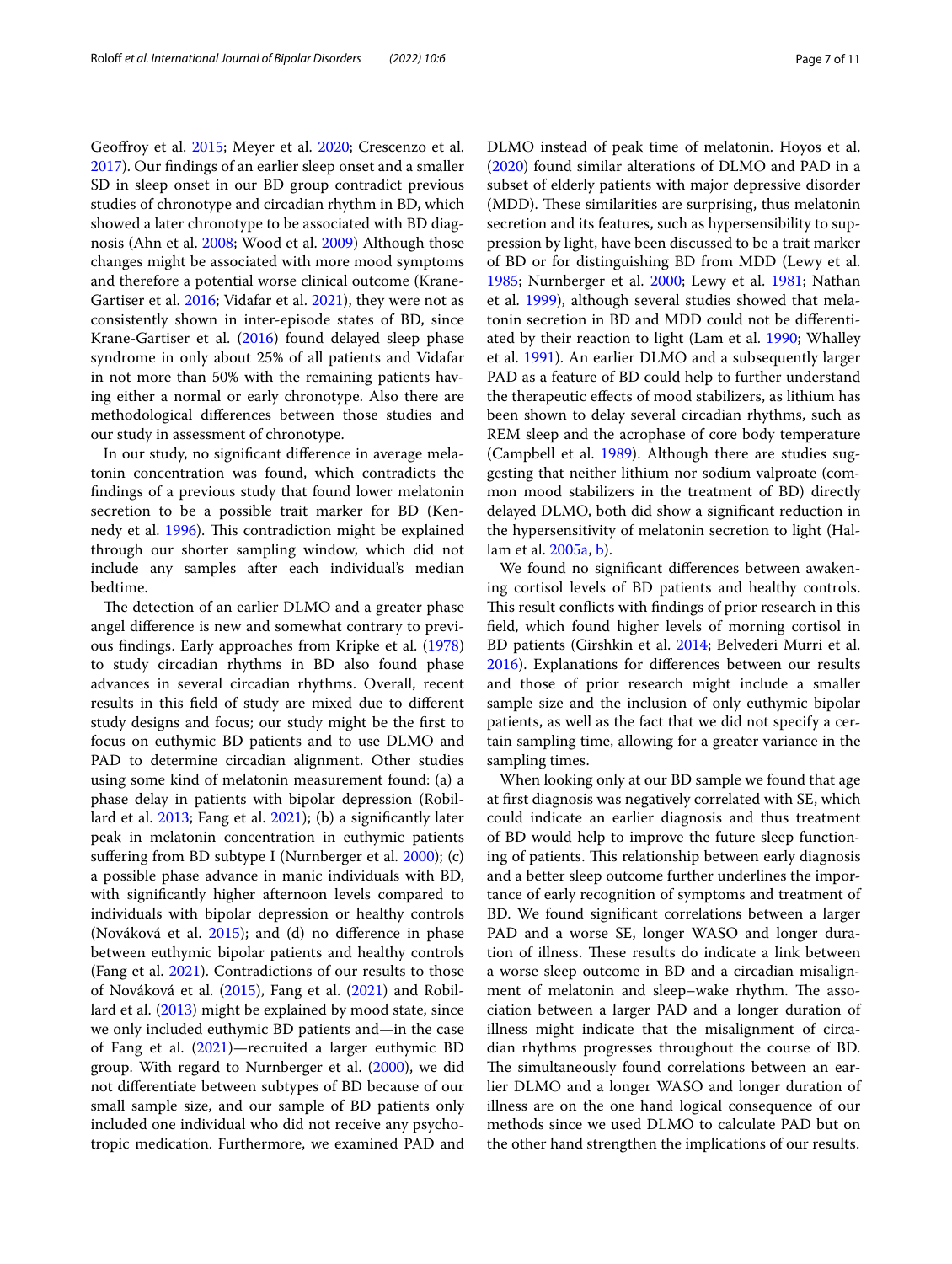Longer time since the last episode was highly correlated to a higher rising cortisol level and also correlated to a shorter TST. These results as well as the correlation between longer time since the last manic episode and shorter TST and worse SE might indicate that time since the last (manic) episode might not be a measurement to test for disease stability and could even be associated with a higher risk of relapse, thus higher cortisol levels and shorter TST are both features of mania in BD (Kaplan et al. [2012](#page-9-25); Cervantes et al. [2001](#page-8-17)). Additionally, it was shown that sleep disturbance precedes the onset of mood episodes for other afective disorders, such as unipolar depression, and shorter sleep time predicts worsening of depressive symptoms over a six-month period (Perlis et al. [1997](#page-9-42); Perlman et al. [2006\)](#page-9-43). However, we found no correlations between TST, SE or rising cortisol levels and HAMD-17 or YMRS scores, indicating a prodromal status for either polarity.

Our fndings of correlation between higher HAMD-17 and worse sleep quality or more insomnia symptoms measured by PSQI and RIS, correspond to fndings of associations between PSQI and depressive symptoms in larger samples (Huang and Zhu [2020](#page-9-44)). Although none such association has been established for RIS, we assume that a similar relationship might also explain this correlation of RIS-score and HAMD-score.

Due to the naturalistic setting of this study and several drop outs, because of unretrievable or insufficient actigraphy data our BD and control group difered in age and gender, giving us the opportunity and obligation to control and further elaborate the infuences of those covariates. While almost all diferences in subjective sleep variables except for RIS scores were unafected by infuences of age and gender, the group diferences in our other variables might have been infuenced by those covariates. Especially age seems to have had an impact on objective sleep variables (WASO, SE, actigraphic sleep onset and SD of sleep onset) and circadian variables (PAD, DLMO), since group diferences in these variables remained signifcant when only controlling for gender. The finding of a worse sleep quality with more WASO and a subsequently worse SE in aging populations is consistent with previous meta-analysis (Ohayon et al. [2004](#page-9-21); Jonasdottir et al.  $2021$ ). The influence of age on the group diferences in actigraphically measured sleep onset and SD in said sleep onset helps to encorporate our results in previous fndings (Ahn et al. [2008](#page-8-14); Wood et al. [2009](#page-10-8)) as contradictions are surpsining and there is evidence of our chronotype and sleep onset changing and becoming earlier over the course of adolescence and adulthood (Yoon et al. [2003](#page-10-5); Logan and McClung [2019](#page-9-46)). In regards to PAD and DLMO there are previous results of an ear-lier DLMO during aging (Yoon et al. [2003;](#page-10-5) Duffy et al. [2002](#page-8-8)), which might help to understand the advance of DLMO in our cohort also as a result of age and not only BD. Against this background the loss of signifcance of the PAD group diference in ANCOVA for age is somewhat unexpected, as a longer PAD was found (BD group) and aging in previous studies has had a shortening efect on PAD (Yoon et al. [2003](#page-10-5); Duffy et al. [2002](#page-8-8)). This might indicate an inverse efect of age on PAD in BD.

Interestingly TST also shortens during aging (Ohayon et al. [2004;](#page-9-21) Jonasdottir et al. [2021](#page-9-45)), which might explain the absence of a longer actigraphically validated TST in our BD group in spite of large evidence for this sleep alteration in interepisode BD (Meyer et al. [2020\)](#page-9-8). While controlling for age as covariate did not lead to a signifcant group diference in TST, it revealed a trend, which might help explain our conficting results concerning a usually common fnding of longer TST in interepisode BD.

Although there is evidence for an more WASO (Ohayon et al. [2004](#page-9-21); Jonasdottir et al. [2021](#page-9-45)), an earlier sleep onset and a lower variability of sleep onset (Jonasdottir et al. [2021](#page-9-45)) in women, our group diferences in those variables did not change when controlling for gender. Since results concerning the infuence of gender on TST are conficting with some reporting a longer TST in women (Jonasdottir et al. [2021\)](#page-9-45), while others saw longer TST in men (Ohayon et al. [2004\)](#page-9-21) it might be of interest to note, that the level of signifcance for our group difference in TST was raised when controlling not only for age but also for gender. In spite of several studies reporting an earlier DLMO (Titone et al. [2020;](#page-10-11) Cain et al. [2010](#page-8-18); Burgess and Eastman [2005;](#page-8-19) Reen et al. [2013](#page-10-12)) and a larger PAD (Cain et al. [2010;](#page-8-18) Burgess and Eastman [2005;](#page-8-19) Reen et al. [2013\)](#page-10-12) in women our results of DLMO and PAD remained the same after controlling for gender.

There are several limitations to our study. Firstly, our study had a naturalistic design and several drop outs due to unsuficient actigraphic data. In consequence there were group diferences in age and gender and a smaller then expected group size, which might have infuenced our results. Secondly, it is important to recognize that our sampling window for DLMO was rather short due to the high cost of melatonin analysis. Although we could identify most individuals' DLMO in our sampling window, there were some cases where an individual's frst sample was already above our DLMO threshold, which forced us to assume this person's DLMO. A higher sampling frequency and a larger sampling window would be worthwhile. Thirdly, although subjects received detailed, easy-to-understand information, they had to retrieve saliva samples on their own at home, which might have hampered the results due to non-compliance or misunderstanding. Lastly,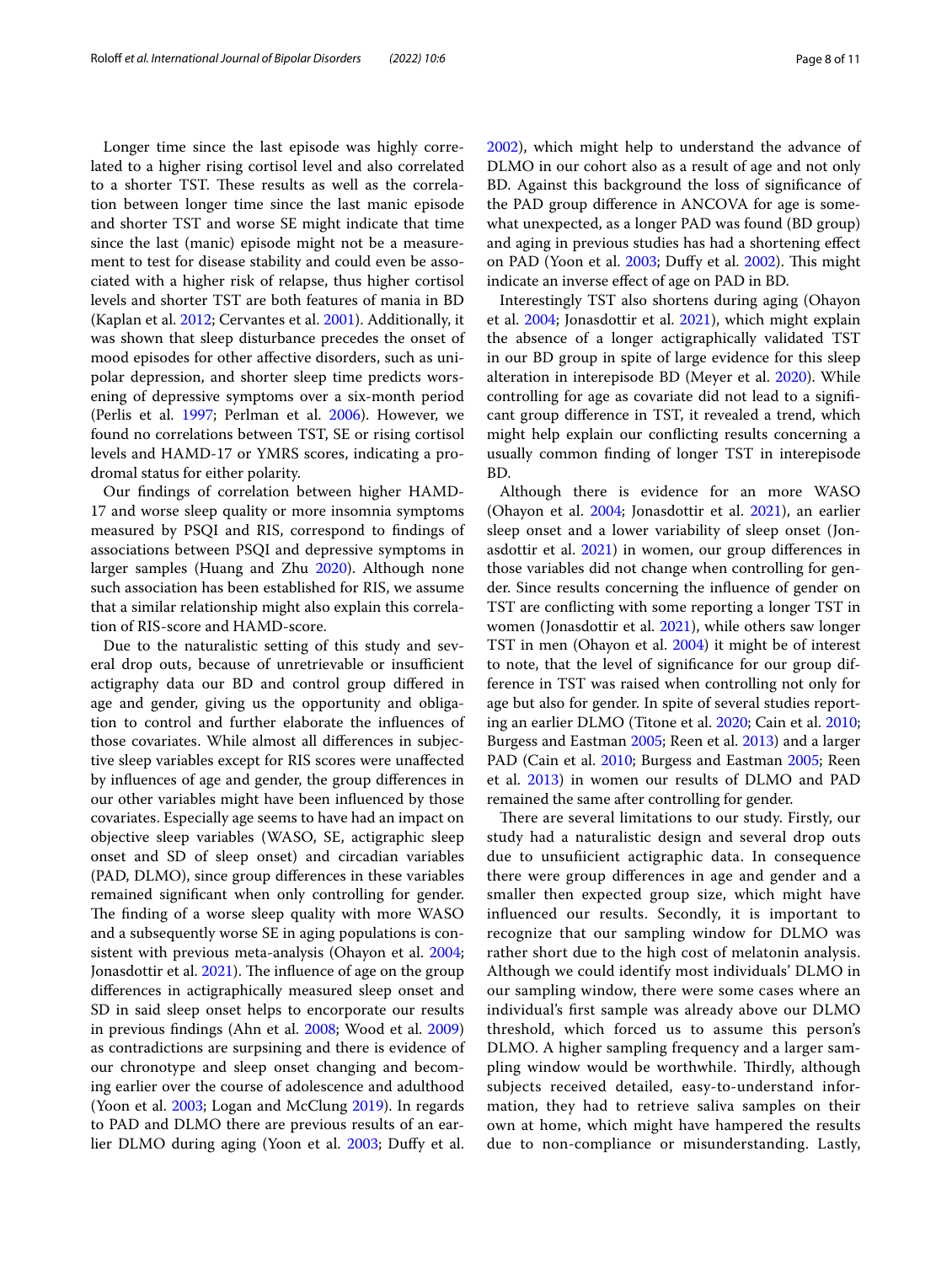our sample size was rather small, so our fndings would need to be confrmed in a larger setting and—until then—must be interpreted with great caution.

# **Conclusions**

We found that sleep in interepisode BD is perceived as signifcantly worse. Although objective sleep variables did not remain signifcant throughout ANCOVA, there was a trend towards a signifcantly longer TST and patients showed a lower SE and higher WASO. Our results hint at a circadian misalignment with an earlier DLMO and a larger PAD in interepisode BD, which might further support Kripke et al. ([1978](#page-9-34)) 's theories of phase advance in BD. A worse sleep outcome and longer duration of illness were associated with circadian misalignment in our BD sample.

#### **Abbreviations**

ANCOVA: Analysis of covariance; BD: Bipolar disorder; DGSM: Deutsche Gesellschaft für Schlafforschung und Schlafmedizin (German Sleep Society); DLMO: Dim light melatonin onset; HAMD: Hamilton depression scale; ICD: International Statistical Classifcation of Diseases and Related Health Problems; ISBD: International Society of Bipolar Disorders; NSAID: Non-steroidal anti-infammatory drugs; PAD: Phase angle diference; PSQI: Pittsburgh sleep quality index; RIS: Regensburg insomnia scale; RLS: Restless legs syndrome; SD: Sleep disturbances; SE: Sleep efficiency; SOL: Sleep onset latency; TIB: Time in bed; TST: Total sleep time; WASO: Wake after sleep onset; WHO: World Health Organisation; YMRS: Young mania rating scale.

#### **Acknowledgements**

We thank Proof-Reading-Service.com, Devonshire Business Centre, Works Road, Letchworth Garden City, SG6 1GJ, Hertfordshire, United Kingdom for editing and proofreading this manuscript. We acknowledge support by the Open Access Publication Funds of the Ruhr University Bochum.

#### **Authors' contributions**

GJ and TR designed the study and wrote the protocol; TR, KM and IH managed the collection and preparation of data; and TR and GJ conducted the analysis and interpretation of data and wrote the frst draft of the manuscript. All authors contributed to the fnal manuscript. All authors read and approved the fnal manuscript.

#### **Funding**

Open Access funding enabled and organized by Projekt DEAL.

#### **Availability of data and materials**

Data availability on request.

# **Declarations**

#### **Ethics approval and consent to participate**

The study was approved by the Ethical Committee of the Department of Medicine at the Ruhr- University Bochum (No. 17-6083). Written informed consent was obtained from all participants.

# **Consent for publication**

All authors consent for publication.

#### **Competing interests**

All authors declared that they have no conficts of interest.

Received: 20 April 2021 Accepted: 31 January 2022

#### **References**

- <span id="page-8-14"></span>Ahn YM, Chang J, Joo YH, Kim SC, Lee KY, Kim YS. Chronotype distribution in bipolar I disorder and schizophrenia in a Korean sample. Bipolar Disord. 2008;10(2):271–5.
- <span id="page-8-0"></span>American Psychiatric Association. Diagnostic and statistical manual of mental disorders. 5th ed. Virginia: American Psychiatric Association; 2013.
- <span id="page-8-12"></span>Arbeitsgruppe Diagnostik der Deutschen Gesellschaft für Schlafforschung und Schlafmedizin DGSM, Hofmann RM, Müller T, Hajak G, Cassel W. Abend-Morgenprotokolle in Schlaforschung und Schlafmedizin—Ein Standardinstrument für den deutschsprachigen Raum. Somnologie. 1997;1(3):103–9.
- <span id="page-8-10"></span>Backhaus J, Junghanns K, Broocks A, Riemann D, Hohagen F. Test-retest reliability and validity of the Pittsburgh Sleep Quality Index in primary insomnia. J Psychosom Res. 2002;53(3):737–40.
- <span id="page-8-7"></span>Bellivier F, Geofroy P-A, Etain B, Scott J. Sleep- and circadian rhythm–associated pathways as therapeutic targets in bipolar disorder. Expert Opin Ther Targets. 2015;19(6):747–63.
- <span id="page-8-16"></span>Belvederi Murri M, Prestia D, Mondelli V, Pariante C, Patti S, Olivieri B, et al. The HPA axis in bipolar disorder: systematic review and meta-analysis. Psychoneuroendocrinology. 2016;63:327–42.
- <span id="page-8-1"></span>Bradley AJ, Webb-Mitchell R, Hazu A, Slater N, Middleton B, Gallagher P, et al. Sleep and circadian rhythm disturbance in bipolar disorder. Psychol Med. 2017;47(9):1678–89.
- <span id="page-8-2"></span>Brainard GC, Hanifn JP, Greeson JM, Byrne B, Glickman G, Gerner E, et al. Action spectrum for melatonin regulation in humans: evidence for a novel circadian photoreceptor. J Neurosci. 2001;21(16):6405–12.
- <span id="page-8-19"></span>Burgess HJ, Eastman CI. The dim light melatonin onset following fxed and free sleep schedules. J Sleep Res. 2005;14(3):229–37.
- <span id="page-8-9"></span>Buysse DJ, Reynolds CF, Monk TH, Berman SR, Kupfer DJ. The Pittsburgh Sleep Quality Index: a new instrument for psychiatric practice and research. Psychiatry Res. 1989;28(2):193–213.
- <span id="page-8-18"></span>Cain SW, Dennison CF, Zeitzer JM, Guzik AM, Khalsa SBS, Santhi N, et al. Sex diferences in phase angle of entrainment and melatonin amplitude in humans. J Biol Rhythms. 2010;25(4):288–96.
- <span id="page-8-15"></span>Campbell SS, Gillin JC, Kripke DF, Janowsky DS, Risch SC. Lithium delays circadian phase of temperature and REM sleep in a bipolar depressive: a case report. Psychiatry Res. 1989;27(1):23–9.
- <span id="page-8-17"></span>Cervantes P, Gelber S, Kin FN, Nair VN, Schwartz G. Circadian secretion of cortisol in bipolar disorder. J Psychiatry Neurosci. 2001;26(5):411–6.
- <span id="page-8-11"></span>Crönlein T, Langguth B, Popp R, Lukesch H, Pieh C, Hajak G, et al. Regensburg Insomnia Scale (RIS): a new short rating scale for the assessment of psychological symptoms and sleep in insomnia; study design: development and validation of a new short self-rating scale in a sample of 218 patients suffering from insomnia and 94 healthy controls. Health Qual Life Outcomes. 2013;22(11):65.
- <span id="page-8-13"></span>De Crescenzo F, Economou A, Sharpley AL, Gormez A, Quested DJ. Actigraphic features of bipolar disorder: a systematic review and meta-analysis. Sleep Med Rev. 2017;33:58–69.
- <span id="page-8-5"></span>Dickmeis T. Glucocorticoids and the circadian clock. J Endocrinol. 2009;200(1):3–22.
- <span id="page-8-8"></span>Dufy JF, Zeitzer JM, Rimmer DW, Klerman EB, Dijk D-J, Czeisler CA. Peak of circadian melatonin rhythm occurs later within the sleep of older subjects. Am J Physiol Endocrinol Metab. 2002;282(2):E297-303.
- <span id="page-8-3"></span>Etain B, Dumaine A, Bellivier F, Pagan C, Francelle L, Goubran-Botros H, et al. Genetic and functional abnormalities of the melatonin biosynthesis pathway in patients with bipolar disorder. Hum Mol Genet. 2012;21(18):4030–7.
- <span id="page-8-4"></span>Fang L, Yu Q, Yin F, Yu J, Zhang Y, Zhang Y, et al. Combined cortisol and melatonin measurements with detailed parameter analysis can assess the circadian rhythms in bipolar disorder patients. Brain Behav. 2021;11(7):e02186.
- <span id="page-8-6"></span>Fries GR, Vasconcelos-Moreno MP, Gubert C, dos Santos BTMQ, Sartori J, Eisele B, et al. Hypothalamic-pituitary-adrenal axis dysfunction and illness progression in bipolar disorder. Int J Neuropsychopharmacol. 2014. [https://](https://doi.org/10.1093/ijnp/pyu043) [doi.org/10.1093/ijnp/pyu043.](https://doi.org/10.1093/ijnp/pyu043)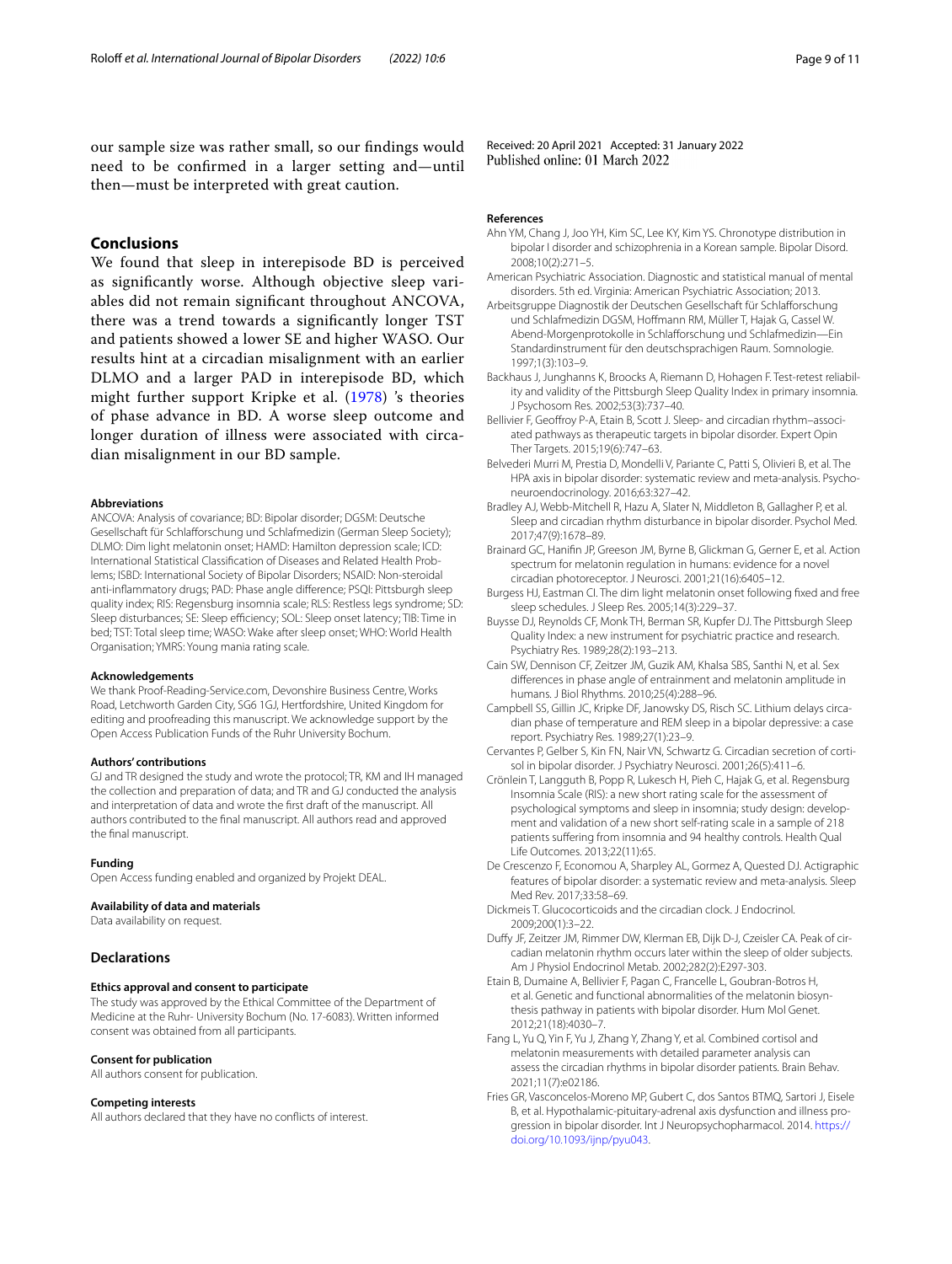<span id="page-9-29"></span>Fujita A, Esaki Y, Obayashi K, Saeki K, Fujita K, Iwata N, et al. Comparison of objective and subjective sleep parameters in patients with bipolar disorder in both euthymic and residual symptomatic periods. J Psychiatr Res. 2021;13(145):190–6.

- <span id="page-9-0"></span>GBD 2019 Mental Disorders Collaborators. Global, regional, and national burden of 12 mental disorders in 204 countries and territories, 1990–2019: a systematic analysis for the Global Burden of Disease Study 2019. Lancet Psychiatry. 2022. [https://doi.org/10.1016/S2215-0366\(21\)00395-3](https://doi.org/10.1016/S2215-0366(21)00395-3).
- <span id="page-9-10"></span>Geofroy PA, Bellivier F, Scott J, Etain B. Seasonality and bipolar disorder: a systematic review, from admission rates to seasonality of symptoms. J Afect Disord. 2014;168:210–23.
- <span id="page-9-7"></span>Geofroy PA, Scott J, Boudebesse C, Lajnef M, Henry C, Leboyer M, et al. Sleep in patients with remitted bipolar disorders: a meta-analysis of actigraphy studies. Acta Psychiatr Scand. 2015;131(2):89–99.
- <span id="page-9-41"></span>Girshkin L, Matheson SL, Shepherd AM, Green MJ. Morning cortisol levels in schizophrenia and bipolar disorder: a meta-analysis. Psychoneuroendocrinology. 2014;49:187–206.
- <span id="page-9-20"></span>Gottlieb JF, Benedetti F, Geofroy PA, Henriksen TEG, Lam RW, Murray G, et al. The chronotherapeutic treatment of bipolar disorders: a systematic review and practice recommendations from the ISBD task force on chronotherapy and chronobiology. Bipolar Disord. 2019;21(8):741–73.
- <span id="page-9-39"></span>Hallam KT, Olver JS, Horgan JE, McGrath C, Norman TR. Low doses of lithium carbonate reduce melatonin light sensitivity in healthy volunteers. Int J Neuropsychopharmacol. 2005a;8(2):255–9.
- <span id="page-9-40"></span>Hallam KT, Olver JS, Norman TR. Efect of sodium valproate on nocturnal melatonin sensitivity to light in healthy volunteers. Neuropsychopharmacology. 2005b;30(7):1400–4.
- <span id="page-9-11"></span>Hallam KT, Begg DP, Olver JS, Norman TR. Abnormal dose-response melatonin suppression by light in bipolar type I patients compared with healthy adult subjects. Acta Neuropsychiatr. 2009;21(5):246–55.
- <span id="page-9-23"></span>Hamilton M. A rating scale for depression. J Neurol Neurosurg Psychiatry. 1960;23(1):56–62.
- <span id="page-9-3"></span>Harvey AG, Soehner AM, Kaplan KA, Hein K, Lee J, Kanady J, et al. Treating insomnia improves mood state, sleep, and functioning in bipolar disorder: a pilot randomized controlled trial. J Consult Clin Psychol. 2015;83(3):564–77.
- <span id="page-9-18"></span>Havermans R, Nicolson NA, Berkhof J, deVries MW. Patterns of salivary cortisol secretion and responses to daily events in patients with remitted bipolar disorder. Psychoneuroendocrinology. 2011;36(2):258–65.
- <span id="page-9-35"></span>Hoyos CM, Gordon C, Terpening Z, Norrie L, Lewis SJG, Hickie IB, et al. Circadian rhythm and sleep alterations in older people with lifetime depression: a case-control study. BMC Psychiatry. 2020;20(1):192.
- <span id="page-9-44"></span>Huang Y, Zhu M. Increased global PSQI score is associated with depressive symptoms in an adult population from the United States. Nat Sci Sleep. 2020;12:487–95.
- <span id="page-9-30"></span>Ihler HM, Meyrel M, Hennion V, Maruani J, Gross G, Geofroy PA, et al. Misperception of sleep in bipolar disorder: an exploratory study using questionnaire versus actigraphy. Int J Bipolar Disord. 2020;8(1):34.
- <span id="page-9-4"></span>Jermann F, Perroud N, Favre S, Aubry J-M, Richard-Lepouriel H. Quality of life and subjective sleep-related measures in bipolar disorder and major depressive disorder. Qual Life Res. 2021. [https://doi.org/10.1007/](https://doi.org/10.1007/s11136-021-02929-8) [s11136-021-02929-8](https://doi.org/10.1007/s11136-021-02929-8).
- <span id="page-9-45"></span>Jonasdottir SS, Minor K, Lehmann S. Gender diferences in nighttime sleep patterns and variability across the adult lifespan: a global-scale wearables study. Sleep. 2021;44(2):zsaa169.
- <span id="page-9-9"></span>Jones SH, Hare DJ, Evershed K. Actigraphic assessment of circadian activity and sleep patterns in bipolar disorder. Bipolar Disord. 2005;7(2):176–86.
- <span id="page-9-5"></span>Kanady JC, Soehnera AM, Harvey AG. A retrospective examination of sleep disturbance across the course of bipolar disorder. J Sleep Disord Ther. 2015. [https://doi.org/10.4172/2167-0277.1000193.](https://doi.org/10.4172/2167-0277.1000193)
- <span id="page-9-25"></span>Kaplan KA, Talbot LS, Gruber J, Harvey AG. Evaluating sleep in bipolar disorder: comparison between actigraphy, polysomnography, and sleep diary. Bipolar Disord. 2012;14(8):870–9.
- <span id="page-9-33"></span>Kennedy SH, Kutcher SP, Ralevski E, Brown GM. Nocturnal melatonin and 24-hour 6-sulphatoxymelatonin levels in various phases of bipolar afective disorder. Psychiatry Res. 1996;63(2–3):219–22.
- <span id="page-9-32"></span>Krane-Gartiser K, Steinan MK, Langsrud K, Vestvik V, Sand T, Fasmer OB, et al. Mood and motor activity in euthymic bipolar disorder with sleep disturbance. J Afect Disord. 2016;15(202):23–31.
- <span id="page-9-34"></span>Kripke DF, Mullaney DJ, Atkinson M, Wolf S. Circadian rhythm disorders in manic-depressives. Biol Psychiatry. 1978;13(3):335–51.
- <span id="page-9-28"></span>Krishnamurthy V, Mukherjee D, Reider A, Seaman S, Singh G, Fernandez-Mendoza J, et al. Subjective and objective sleep discrepancy in symptomatic bipolar disorder compared to healthy controls. J Afect Disord. 2018;15(229):247–53.
- <span id="page-9-27"></span>la Cour Karottki NF, Coello K, Stanislaus S, Melbye S, Kjærstad HL, Sletved KSO, et al. Sleep and physical activity in patients with newly diagnosed bipolar disorder in remission, their frst-degree unafected relatives and healthy controls. Int J Bipolar Disord. 2020;8(1):16.
- <span id="page-9-38"></span>Lam RW, Berkowitz AL, Berga SL, Clark CM, Kripke DF, Gillin JC. Melatonin suppression in bipolar and unipolar mood disorders. Psychiatry Res. 1990;33(2):129–34.
- <span id="page-9-17"></span>Lewy AJ. Circadian misalignment in mood disturbances. Curr Psychiatry Rep. 2009;11(6):459–65.
- <span id="page-9-36"></span>Lewy AJ, Wehr TA, Goodwin FK, Newsome DA, Rosenthal NE. Manic-depressive patients may be supersensitive to light. Lancet. 1981;1(8216):383–4.
- <span id="page-9-12"></span>Lewy AJ, Nurnberger JI, Wehr TA, Pack D, Becker LE, Powell RL, et al. Supersensitivity to light: possible trait marker for manic-depressive illness. Am J Psychiatry. 1985;142(6):725–7.
- <span id="page-9-22"></span>Li J, Vitiello MV, Gooneratne NS. Sleep in normal aging. Sleep Med Clin. 2018;13(1):1–11.
- <span id="page-9-46"></span>Logan RW, McClung CA. Rhythms of life: circadian disruption and brain disorders across the lifespan. Nat Rev Neurosci. 2019;20(1):49–65.
- <span id="page-9-24"></span>Martin JL, Hakim AD. Wrist actigraphy. Chest. 2011;139(6):1514–27.
- <span id="page-9-19"></span>Martynhak BJ, Pereira M, de Souza CP, Andreatini R. Stretch, shrink, and shatter the rhythms: the intrinsic circadian period in mania and depression. CNS Neurol Disord Drug Targets. 2015;14(8):963–9.
- <span id="page-9-8"></span>Meyer N, Faulkner SM, McCutcheon RA, Pillinger T, Dijk D-J, MacCabe JH. Sleep and circadian rhythm disturbance in remitted schizophrenia and bipolar disorder: a systematic review and meta-analysis. Schizophr Bull. 2020. [https://doi.org/10.1016/j.sleep.2019.11.709.](https://doi.org/10.1016/j.sleep.2019.11.709)
- <span id="page-9-26"></span>Migueles JH, Rowlands AV, Huber F, Sabia S, van Hees VT. GGIR: a research community-driven open source R package for generating physical activity and sleep outcomes from multi-day raw accelerometer data. J Measure Phys Behav. 2019;2(3):188–96.
- <span id="page-9-16"></span>Murray G, Gottlieb J, Hidalgo MP, Etain B, Ritter P, Skene DJ, et al. Measuring circadian function in bipolar disorders: empirical and conceptual review of physiological, actigraphic, and self-report approaches. Bipolar Disord. 2020;22(7):693–710.
- <span id="page-9-37"></span>Nathan PJ, Burrows GD, Norman TR. Melatonin sensitivity to dim white light in afective disorders. Neuropsychopharmacology. 1999;21(3):408–13.
- <span id="page-9-6"></span>Ng TH, Chung K-F, Ho FY-Y, Yeung W-F, Yung K-P, Lam T-H. Sleep-wake disturbance in interepisode bipolar disorder and high-risk individuals: a systematic review and meta-analysis. Sleep Med Rev. 2015;20:46–58.
- <span id="page-9-14"></span>Nováková M, Praško J, Látalová K, Sládek M, Sumová A. The circadian system of patients with bipolar disorder difers in episodes of mania and depression. Bipolar Disord. 2015;17(3):303–14.
- <span id="page-9-13"></span>Nurnberger JI, Adkins S, Lahiri DK, Mayeda A, Hu K, Lewy A, et al. Melatonin suppression by light in euthymic bipolar and unipolar patients. Arch Gen Psychiatry. 2000;57(6):572–9.
- <span id="page-9-21"></span>Ohayon MM, Carskadon MA, Guilleminault C, Vitiello MV. Meta-analysis of quantitative sleep parameters from childhood to old age in healthy individuals: developing normative sleep values across the human lifespan. Sleep. 2004;27(7):1255–73.
- <span id="page-9-1"></span>Pancheri C, Verdolini N, Pacchiarotti I, Samalin L, Delle Chiaie R, Biondi M, et al. A systematic review on sleep alterations anticipating the onset of bipolar disorder. Eur Psychiatry. 2019;58:45–53.
- <span id="page-9-42"></span>Perlis ML, Giles DE, Buysse DJ, Tu X, Kupfer DJ. Self-reported sleep disturbance as a prodromal symptom in recurrent depression. J Afect Disord. 1997;42(2–3):209–12.
- <span id="page-9-43"></span>Perlman CA, Johnson SL, Mellman TA. The prospective impact of sleep duration on depression and mania. Bipolar Disord. 2006;8(3):271–4.
- <span id="page-9-2"></span>Ritter PS, Marx C, Bauer M, Leopold K, Lepold K, Pfennig A. The role of disturbed sleep in the early recognition of bipolar disorder: a systematic review. Bipolar Disord. 2011;13(3):227–37.
- <span id="page-9-31"></span>Ritter PS, Sauer C, Pfeifer S, Bauer M, Pfennig A. Comparison of subjective and objective sleep estimations in patients with bipolar disorder and healthy control subjects. Sleep Disord. 2016;2016:4031535.
- <span id="page-9-15"></span>Robillard R, Naismith SL, Rogers NL, Scott EM, Ip TKC, Hermens DF, et al. Sleepwake cycle and melatonin rhythms in adolescents and young adults with mood disorders: comparison of unipolar and bipolar phenotypes. Eur Psychiatry. 2013;28(7):412–6.